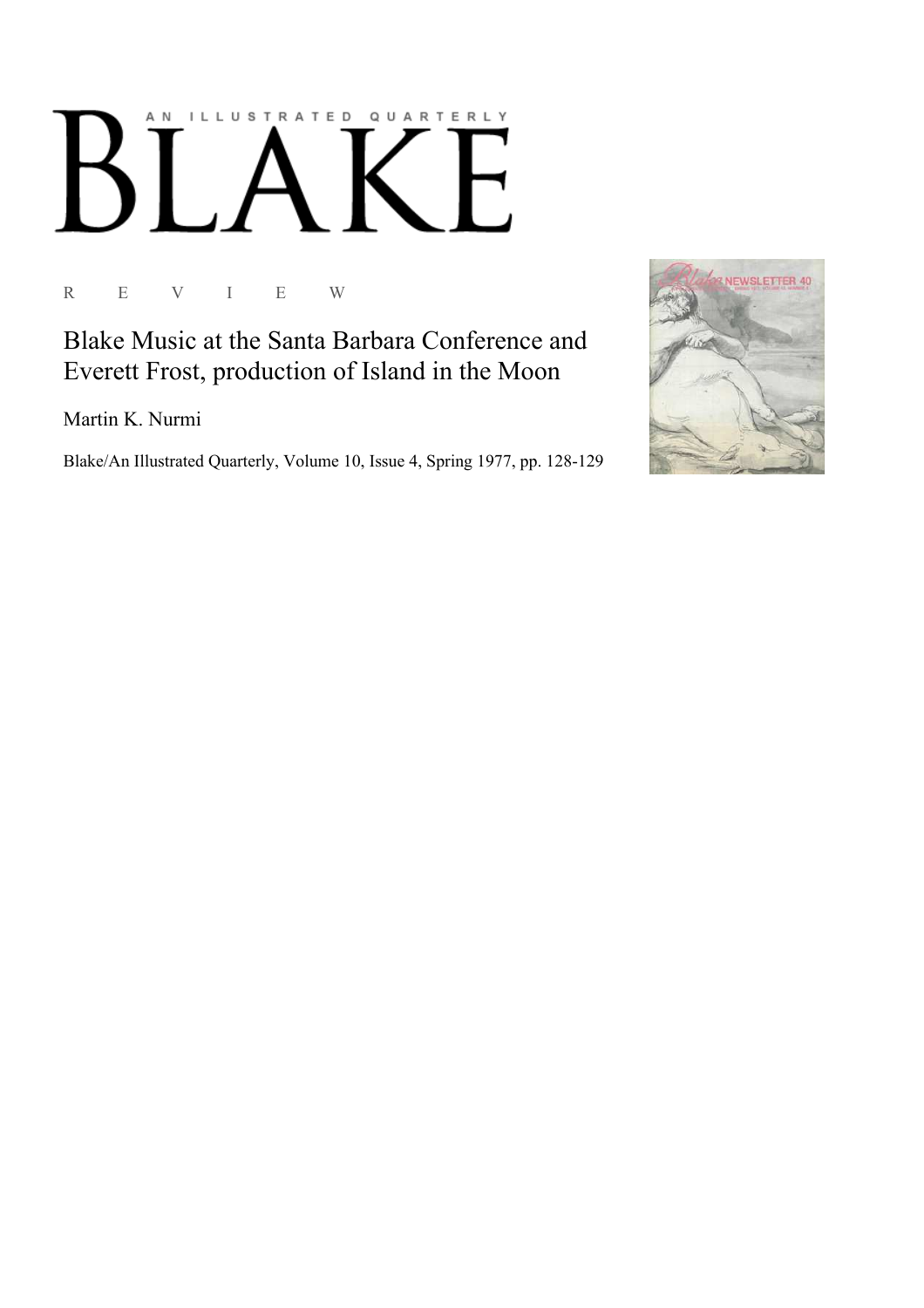## REVIEW

*Songs of William Blake and Music of Blake's Time.*  A concert at the University of California, Santa Barbara, 3 March 1976, for the conference on Blake in the Art of His Time.

William Blake. *An Island in the Moon.* Audio tape of a production for KPFK Pacifica, Pasadena, CA. Produced by Everett C. Frost. Music by Edward Cansino. 2 reels, 7 1/2" ips; also cassettes. Los Angeles, CA.: Pacifica (Los Angeles 90038).

## Reviewed by Martin K. Nurmi

According to Burton R. Poll in's bibliography, *Music for Shelley's Poetry* (1974), over 800 composers have set Shelley. The number may not be quite that high for Blake, because Shelley was better known earlier. But Blake has been extremely attractive to composers to set, partly because of the surface simplicity of his lyrics but also partly because of his strong musical rhythms, which must result from his evidently having composed melodies for many of his songs himself. (Shelley, who loved music *very* much, was apparently almost tone-deaf but had a marvelous ear for poetic-musical rhythms.) Words alone, however musically rhythmic, do not imply specific pitch intervals of melodies, but some of Blake's lyrics come about as close to doing that as seems possible, because their rhythms are so insistently musical, their grammatical sense often suggests musical phrases, and pitch patterns of words sometimes even suggest the direction of voice leading.

The concert, "Songs of William Blake and Music of Blake's Time," given in connection with the Blake conference in Santa Barbara in March of 1976, gives a sample of some recent settings, mostly choral, with also *ten Blake Songs for Voice and Oboe* by Ralph Vaughan Williams, a selection of two pieces by the glee composer, Samuel Webbe, and two songs from the theatre by Charles Dibdin and Thomas Linley. Ending the concert was a performance of Hubert Parry's familiar setting of the preface to *Milton,*  titled "Jerusalem." The program of the concert gives no information on the works or performance besides, their names and dates for the songs by Dibdin and Linley. Vocal groups *are* The Dorians and The Schubertians from the University of California-- Santa Barbara and the University of California-- Riverside Choral Society. There are various soloists.

Daniel Pinkham's choral settings of "The Sick Rose," "The Blossom," and "Spring" follow closely the rhythms of Blake's text but heighten them in musical declamation. The very short lines of "Spring" are properly grouped into musical phrases at a tempo faster than that of speech in a way that should suggest how the poem should be read, as well as sung. Blake probably sang it.

"The Lamb" in Arthur Farwell's set of four songs almost completely follows the rhythms of the words, even a bit 1iterally--which is almost inevitable because the words clearly indicate musical rhythms. "Cradle Song" is suitably gentle until an unaccountable dynamic climax near the end that would surely

wake up anyone it was being sung to. "The Tyger," with its terrible intensity and incantatory trochees is probably impossible to set in a vocal line that effectively and adequately combines with the words in what Thomas Moore called the "compound creation" of a song. Farwell does about the only thing a composer can do: he puts the energy of the tiger into the piano part and lets the singer give the text without any real attempt to evoke the fearful symmetry vocally. The result is quite effective, as a keyboard composition with intoned vocal part. Benjamin Britten's treatment of "The Tyger" in his fine song cycle, *The Poems and Proverbs of William Blake* (1964) does something similar, but his setting, written for Dietrich Fischer-Dieskau and recorded by him with the composer at the piano (London OS 26099), relies more on the vocal part, in which Blake's rhythms are altered by being strongly dotted, sometimes syncopated and even jazzy, while the piano, mostly in a pulsating accented bass, evokes a tiger of controlled but incredible energy. In this group of songs by Farwell, Jill Feldman's clear, steady soprano negotiates the tritones and other demanding intervals cleanly and musically, and Stephen Kelly's piano accompaniments are solid, impressive in "The Tyger."

Vaughan Williams' approach to Blake's lyrics is a *very* different one in *Ten Blake Songs for Voice and Oboe,* written in 1957 for the film, "The Vision of William Blake." As the title suggests, the only "accompaniment" is a solo oboe (three songs are for voice alone). "The Tyger" is not included in this set, probably because the voice needs more help than an oboe can provide. Nevertheless, though one would expect a voice-oboe setting to concentrate on pastoral songs, this set is not restricted to them but includes some *very* difficult ones, like "London," "A Poison Tree," and "Cruelty has a Human Heart." Blake, who equated melody in music with line in art, and harmony with coloristic effects, would have been delighted with these settings. They show what melody alone can do in realizing the musical implications of the words. And the oboe playing its own melodies with the tenor voice--it is not an accompaniment in the usual sense of the term--interweaves with the voice, now commenting on thematic material from the vocal line, now introducing motifs to be expressed by the voice, now realizing contrapuntal and harmonic implications of the vocal intervals. A version with everything worked out in conventional harmonic accompaniments would be as disappointing as the various harmonic realizations of the Chaconne from Bach's Partita No. 2 for unaccompanied violin.

The performance of *Ten Songs* by Ian Partridge, tenor, and Janet Craxton, oboe, as recorded by EMI (HQS 1236) is a hard act to follow. Peter Roberts, a robust but lyrical tenor, gives a very good performance, but John Beckner's oboe Dart leaves much to be desired in rhythmic suppleness, articulation, and phrasing. He plays the notes.

The song character of Blake's lyrics rather gets lost in Roger Nixon's setting of "Love's Secret" and in John Crawford's "Nurse's Song" and "The Little Black Boy," which strike me as being more choral compositions that use words as a starting point than as musical settinqs of the text in which text and music work together; for they all but overwhelm the

128